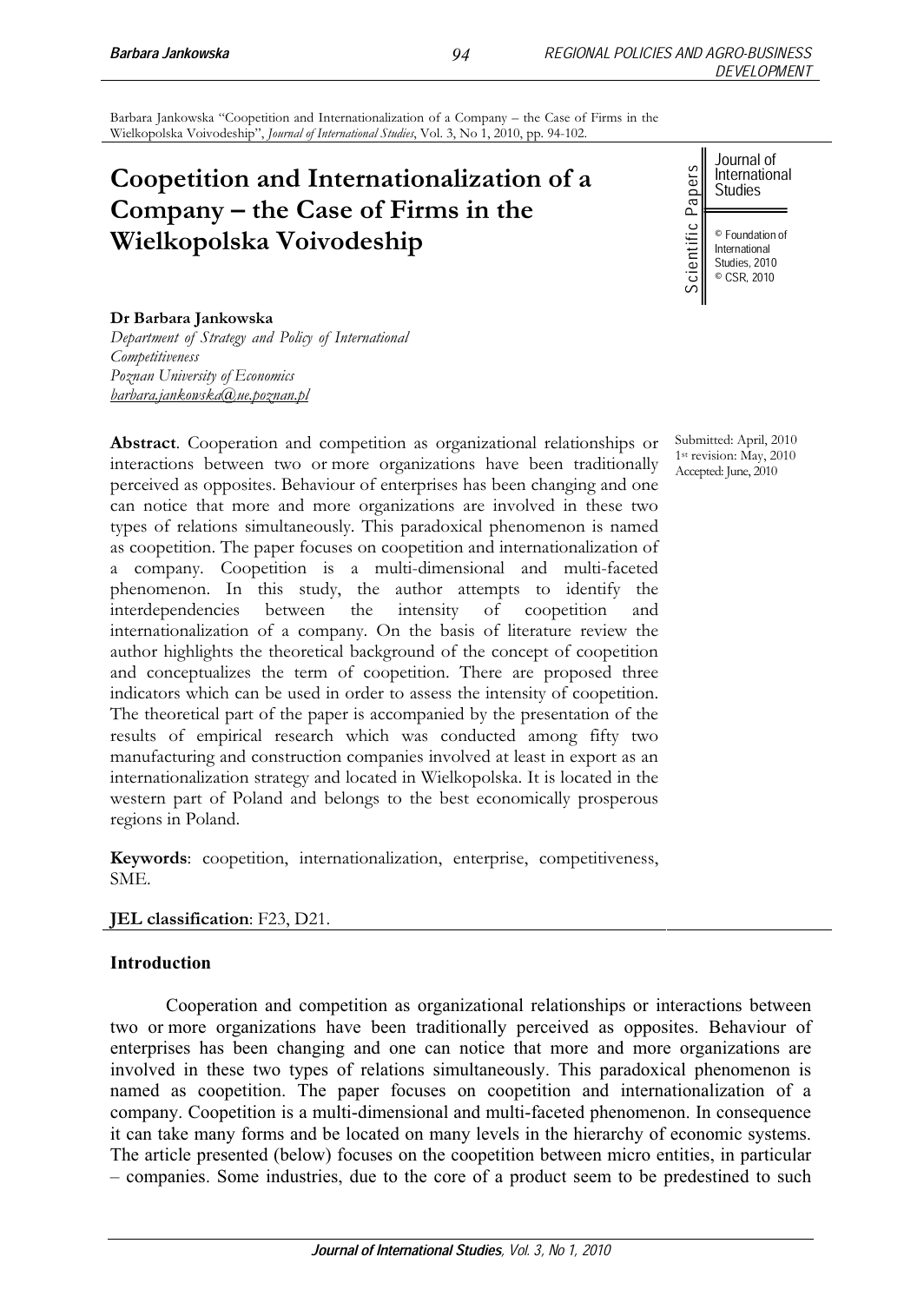types of interactions.

The problem highlighted in the paper is of great importance for Polish companies which have been trying to win foreign markets and still need strategies that could boost their internationalization. This type of business relations based on mutual trust is of great importance to cope with economic crisis.

The author decided to conduct the research among companies from Wielkopolska because in this region of Poland there were identified three biggest clusters in Poland (looking at the rate of employment, specialization and competitive advantage) (www.clusterobservatory.eu) and coopetition is one of main characteristics of business clusters (Porter 2000, pp. 15-34). Companies in clusters compete and collaborate simultaneously and only then they can benefit from being a cluster participant. Without the phenomenon it is impossible to talk about clusters. Coopetition can appear on the market in different forms. A cluster or industrial district is only one option as Dagnino and Padula (2002) show in their paper. The presence of clusters seems to suggest that in Wielkopolska the companies are involved in this type of business relation and it will be possible to investigate the interdependencies between coopetition and internationalization.

The author tries to identify the interdependencies between the intensity of coopetition and internationalization of a firm. The paper is divided into two parts. The fist part provides a theoretical base of research into the subject of coopetition. The second part focuses on the methodology and results of empirical research. The paper wraps up by short discussion and formulating subjects for future research.

## **The concept of coopetition**

The notion of a coopetition was used for the first time in 1993 by a founder and CEO of Novell Company – Raymond Noord (Ketchen, Snow, Hoover, 2004, p. 779-804). Afterwards it was adopted by company behaviour researchers and the representatives of the theory of games – Brandenburger and Stuart (1996, p. 5-14) and Nalebuff (Brandenburger, Nalebuff, 1996).The term of a coopetition was to mean a simultaneous competition and cooperation between two or more business partners on the assumption that it leads to repeatable interactions. (Zerbini, Castalado, 2007, p. 941-954). According to Afuah (2000), clients, deliverers, complementators, i.e. producers of goods which are complementary to the basic company offer can become coopetitors. In this understanding a coopetitor is identical with a stakeholder. The set of potential coopetitors has been extended for competitors group by above mentioned Brandenburger and Nalebuff.

We can state that coopetition has an impact on company competitiveness which is intuitively associated with ability to act in an environment with market competitors pressure and achieving better results than rivals on the market. The results of the research reported in the literature show that cooperation with rivals can shape the pool of resources and capabilities of the companies involved in his type of business relations. The resources and capabilities are identified with the competitive potential of the company which is one dimension of competitiveness (Buckley, Pass and Prescott 1998). Another dimension of competitiveness of a firm is its competitive performance – competitive position (Buckley, Pass and Prescott 1988). The subject worth conducting more research are the interdependencies between competitive position of the company on the domestic and foreign markets and the coopetition. The competitive position achieved is a result of the implemented competitive strategy and competitive strategies of the rivals. Competitive position of an enterprise results from the assessment of what the firm offers by the market (particularly by the buyers). The basic and synthetic measures of the competitive position of each enterprise are its share in the market and its financial situation, i.e. profitability of sales of the firm in the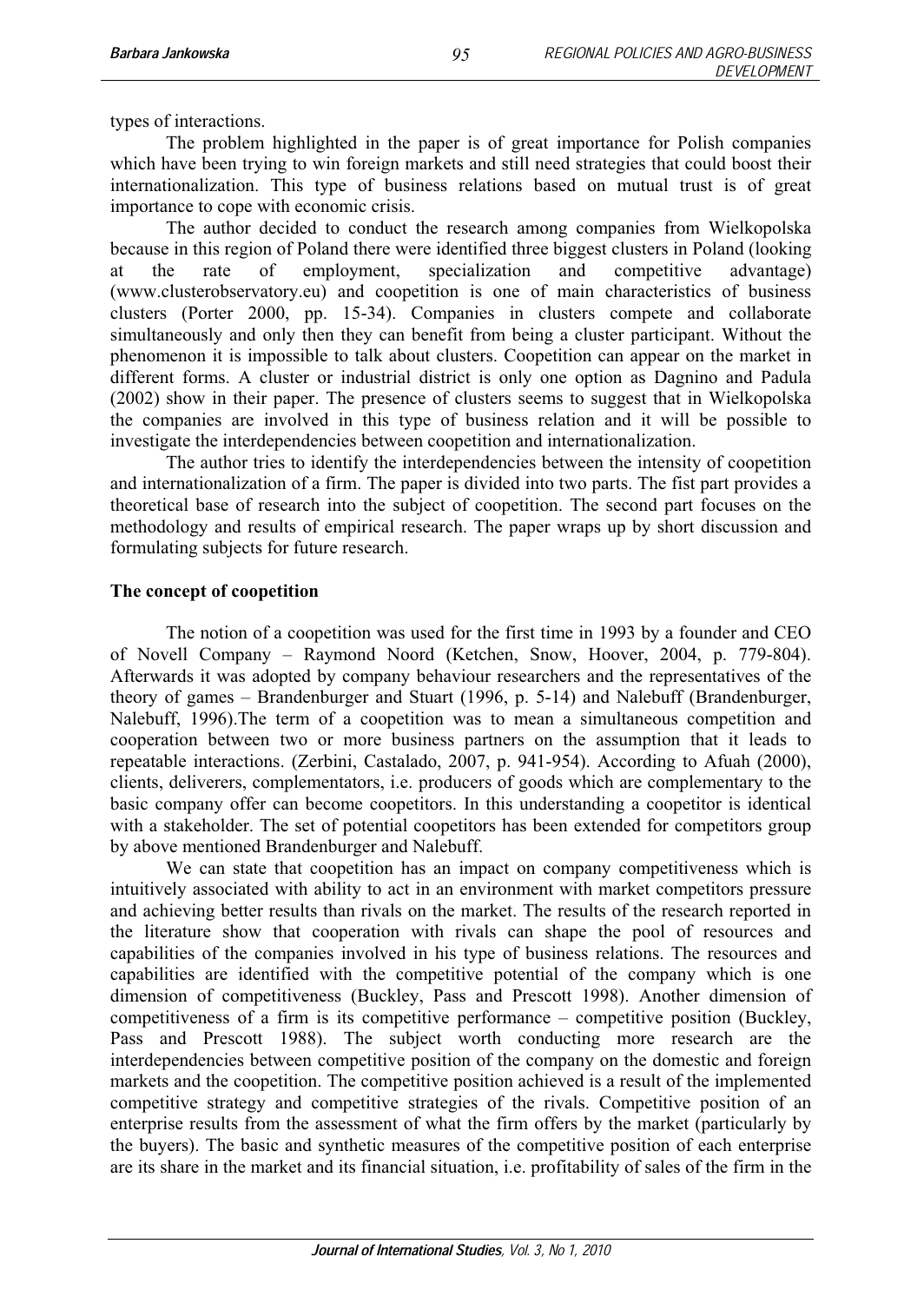domestic and in foreign markets as well. (Pierścionek 2007, p. 184). Speaking of international competitiveness is justified when a researched company competes with foreign rivals.

In the literature one can come cross various approaches to the coopetition. The most popular ones are presented in table 1.

|  |  |  |  | Table 1. Inter-firm coopetition – the nature and theoretical background |
|--|--|--|--|-------------------------------------------------------------------------|
|  |  |  |  |                                                                         |

| The author                              | Basic assumption related to the idea of<br>coopetition                                                                                                                                                                                                                                                                                                                                                                                                                                                                                                                                   | Theoretical background                                                                                           |  |
|-----------------------------------------|------------------------------------------------------------------------------------------------------------------------------------------------------------------------------------------------------------------------------------------------------------------------------------------------------------------------------------------------------------------------------------------------------------------------------------------------------------------------------------------------------------------------------------------------------------------------------------------|------------------------------------------------------------------------------------------------------------------|--|
| Dagnino,<br>Padula (2002)               | Coopetition $-$ , an incomplete interest and<br>goal congruence". There are four types of co-<br>opetition: simple dyadic (i.e. alliance -<br>consortiums in the field of $R&D$ – only two<br>partners), complex dyadic (i.e. alliances in<br>automobile sectors – many partners, different<br>fields of cooperation $-$ R&D, manufacturing<br>of components), simple network (coopetition<br>among multiple firms at one level of the value<br>chain), complex network (i.e. Italian<br>industrial districts) by the number of<br>interdependent firms and the level of value<br>chain. | Transaction cost theory<br>Resource-based view of<br>the firm<br>Industrial economics<br>Relationships marketing |  |
| Bengtsson,<br>Hinttu,<br>Kock<br>(2003) | Coopetition – one of the interorganisational<br>types of relationships. It is a dyadic complex<br>relationship that consists both hostility<br>(conflicting interests) and friendliness<br>(common interests) at the same time.                                                                                                                                                                                                                                                                                                                                                          | Resource-based view of<br>the firm<br>Industrial economy<br>Network approach                                     |  |
| Fjeldstadt<br>(et<br><i>al</i> 2004)    | Coopetition $-$ new form of competition.<br>Cooperation which occurs in coopetition is<br>treated as one of the "competitive activities".                                                                                                                                                                                                                                                                                                                                                                                                                                                | of<br>Theory<br>strategic<br>management                                                                          |  |

Source: Based on the literature presented in table 1.

The clue of the coopetition is that enterprises tend to take competitive advantage thanks to specific resources, competence and a defined market position. At the same time they try to integrate their strong points with the resources of competitors.<sup>1</sup> Coopetition as combination of cooperation and competition is supposed to offer the firm engaged in this type of business relations advantages coming from simultaneous rivalry and cooperation. One of these advantages is the reduction of risk connected with economic activity and becoming involved in new markets. Entering new foreign markets is a sign of internationalization.

Coopetition is, on one hand, mutual making good use of one's competitive potential by companies – coopetitors, on the other hand – permanent severe competitive battle for a cost leadership, market share and inducing technology market changes. Exploitation of such a type of relations, in particular with a competitor, made for a success of the company is a big challenge.

<sup>&</sup>lt;sup>1</sup> More detailed data about the results of coopetition for the international competitiveness of companies can be found in Jankowska (2009, p. 656-665) where the author conducted a literature review in this subject.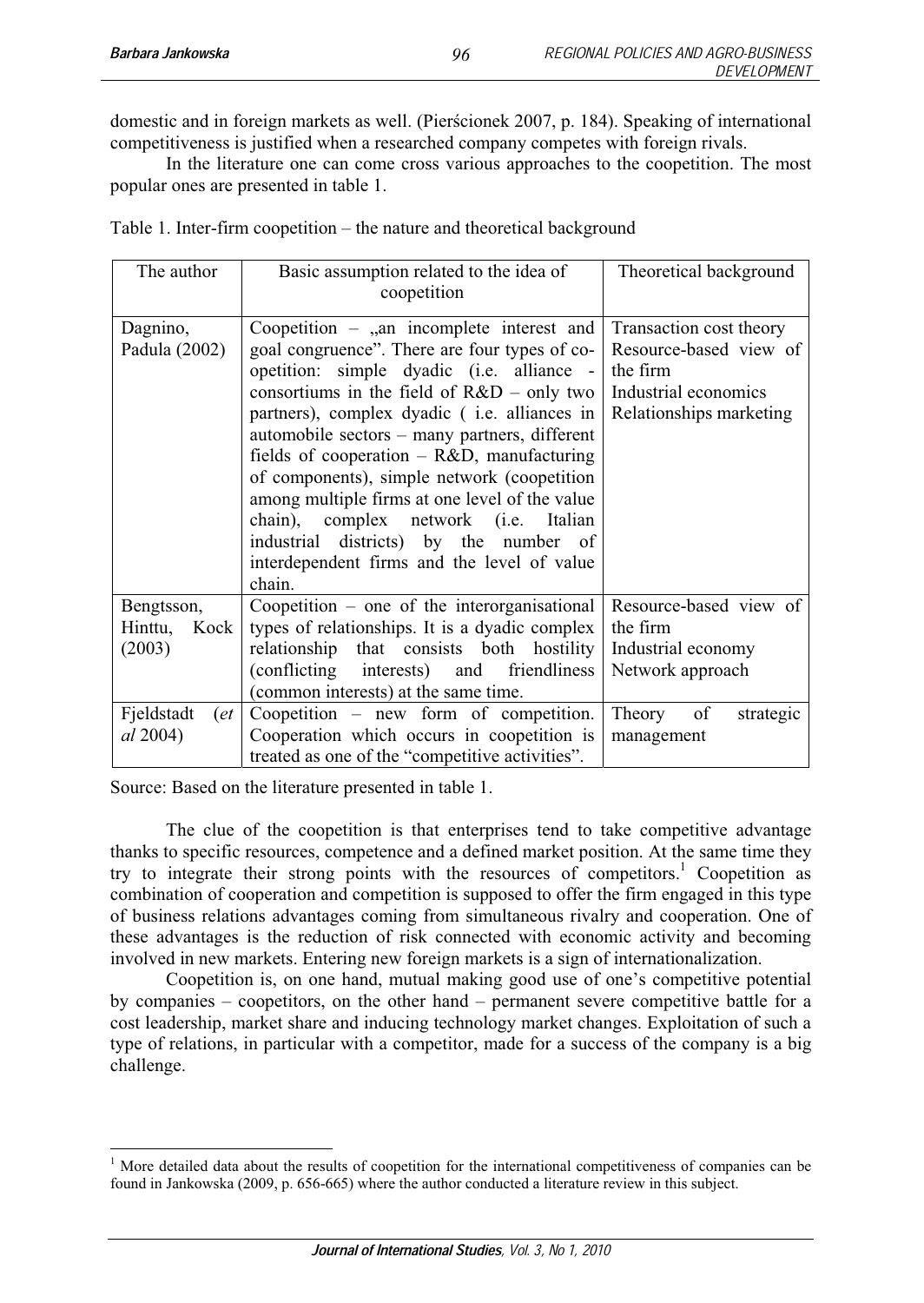## **Methodology of the study Variables and relationships studied**

The review of a literature related to coopetition provided the author with valuable clues as to the variables which are worth studying in research. Firstly, it is necessary to stress that the focus of research is coopetition. For the sake of empirical research the author used Dagnino and Padula approach to coopetition (2002, p. 15-17) and international competitiveness of a company approach by Pierścionek (2007, p. 184-186). The level of internationalization was measured with three variables: export sales share in total enterprise sales, forms of foreign expansion, number of served foreign markets.<sup>2</sup> In the table 2 there are presented operationalized variables of the research.

| Variable                           | Measures and their symbols                                                                                                                                               |  |  |  |
|------------------------------------|--------------------------------------------------------------------------------------------------------------------------------------------------------------------------|--|--|--|
| Intensity of                       | The number of competitors the firm cooperates with (NC)                                                                                                                  |  |  |  |
| coopetition (IC)                   | Differentiation of cooperative relations with market competitors -                                                                                                       |  |  |  |
|                                    | the number of organizational forms of coopetition (NF) (clusters,<br>networks, strategic alliances, short term agreements, others)                                       |  |  |  |
|                                    | Differentiation of cooperative relations with market competitors -<br>the number of links in the value chain included in the cooperation<br>with market competitors (NV) |  |  |  |
| International                      | Relative share in domestic market (SD)/foreign market (SF)                                                                                                               |  |  |  |
| competitiveness of a<br>firm (ICF) | Profitability of sales on domestic/foreign market compared to key<br>competitor (PD)/(PF)                                                                                |  |  |  |
| Internationalization of            | Export sales share in total enterprise sales (EXS)                                                                                                                       |  |  |  |
| the firm $(IF)$                    | Forms of foreign expansion (FE)                                                                                                                                          |  |  |  |
|                                    | Number of served foreign markets (NFM)                                                                                                                                   |  |  |  |

Table 2. Operationalization of research variables

Source: own study

Having in mind potential advantages coming from coopetition, the author formulates the hypothesis, that the increase in coopetition intensity results in the increase of a company internationalization. But to show more real picture it is important to add that the level of internationalization is in many cases determined by the level of international competitiveness of the firm (arrow 3). And international competitiveness is shaped by the pace and scope of internationalization (arrow  $4$ ).<sup>3</sup> The level of internationalization of a firm can be influenced

<sup>&</sup>lt;sup>2</sup> In the literature one can come acorss different approaches to the measurement of internationalization of a firm [Albaum, Strandskov, Geringer, Beamish, da Costa 1989]. 3

Exploratory empirical research on the relation of coopetition with international competitiveness of enterprises was conducted by the author from 10th January to 10th February 2009 among 50 small and medium production and export enterprises from Wielkopolska region. Using Spearman correlation coefficient the author noticed lack of positive relation between the intensity of coopetition and the improvement of its domestic market share and sales profitability on this market. The relation exists, however, in relation to the foreign market. In the case of surveyed companies it can be seen that when the number of competitors a company cooperates with increases, in the managers' opinion there is a growth of foreign market share and sales profitability in foreign markets. A similar increase of the organizational forms of coopetition used by a company and the number of links in value chain results in the increase in share and improvement of sales profitability on foreign markets. The results of exploratory research encouraged formulation of hypothesis that the higher intensity of coopetition results in the increase of a company internationalization (Jankowska 2009, s. 656-665).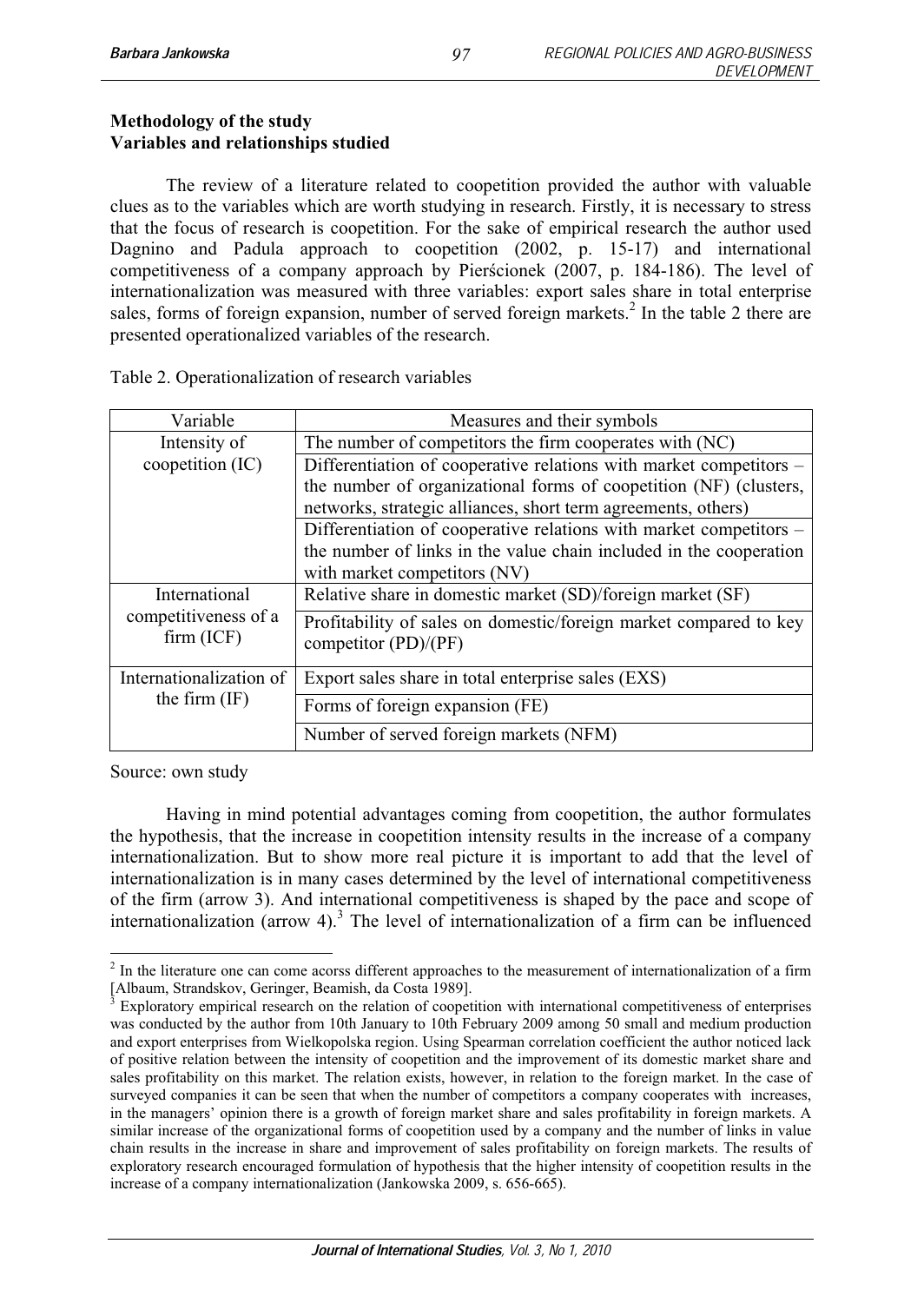directly( arrow 2) and indirectly (arrow 1 and arrow 3) by coopetition. Chart 1 highlights the mentioned relations which were studied in the empirical research.



Chart 1.Coopetition against internationalization of the firm Source: own study

## **Method of data collection and characteristics of the sample**

The empirical research on the relations of the coopetition and internationalization of the company was led from February 2009 to May 2009. The collected data were processed with a use of STATISTICA 8.0 program. In research, a method of direct interview and in a case of 7 companies – electronic version of questionnaire form was used. After accomplishing the forms the answers were sent by an e-mail and the researcher discussed some answers with the respondents. The questionnaire form was a research device. It contained recruitment, substantial, metric, and evidence parts. In a substantial part there were the questions concerning a characteristics of the coopetition and the relationships between the coopetition and international competitiveness and internationalization of the company. A choice of respondents was made according to 3 recruitment questions of the beginning of the questionnaire form. The questions concerned: employment, a post of a person who potentially will fulfil a form and the fact of cooperating or not cooperating with market rivals. It was agreed that the research does not comprise the micro companies, i.e. the ones employing less that 10 persons. Some companies with more than 249 employees participated in the research. The research was made in production enterprises – D section – Industrial Processing and F section –Construction industry – focusing on the companies providing building services according to the European Classification of Activity. The industries for the research were not chosen randomly. Industrial Processing and Construction industry in Wielkopolska created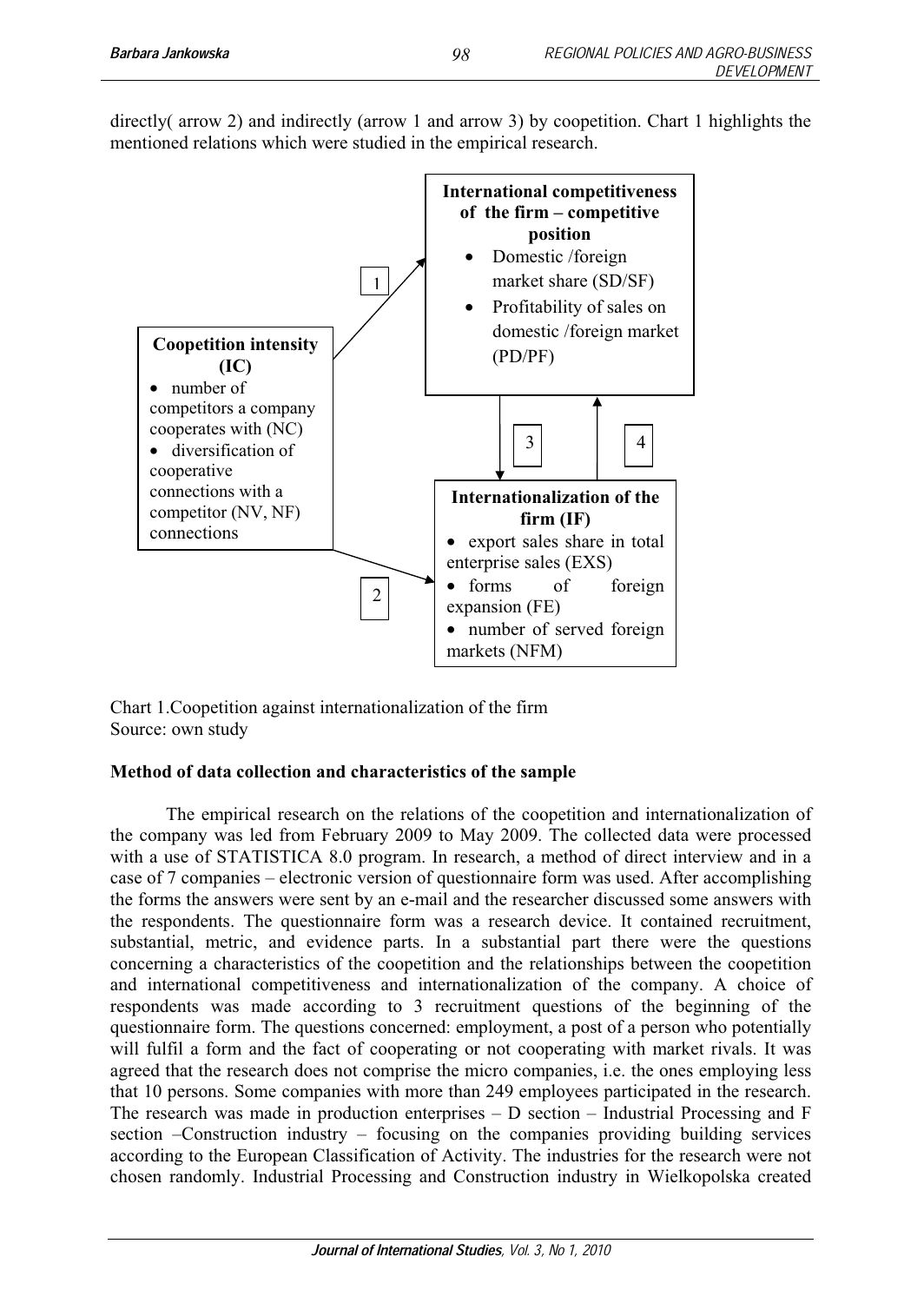higher gross value added than average for the whole economy in Wielkopolska (Statistical Yearbook for the Republic of Poland 2008, p. 89). The gross value added can be perceived as an indicator of the competitiveness of enterprises from those industries in Wielkopolska.

The condition of being involved in a questionnaire form was also accepting internationalization by a company, at least in a form of export. All of researched companies are placed in Wielkopolska region. The respondents recruited from managing board of medium and high level. For the research of managers' opinions on coopetition and its relations with an international competitiveness an ordinal scale was used. It is a five level scale where: 1 meant definitely not;  $2$  – rather not;  $3 - it$ 's difficult to say;  $4$  –rather yes;  $5$ definitely yes. A style and a tone of a scale was synchronized with a style and a tone of specific questions, so that a respondent does not feel a discomfort while answering and marking values on a scale.

The primary assumption of the researcher was to rely on a random selection of the companies chosen for the research sample, at the same time the research was in accordance with the selection criteria presented in the paper. However, serious obstacles that the researcher encountered at the stage of data gathering enforced the alteration of the attitude and the method of non-random unit selection was applied – the convenient selection. The issues of cooperation with market rivals and its implications for enterprises are strictly protected by companies. The convenient way of the sample selection distinctly indicates that the results of the study cannot be generalized. The results can just exemplify the possible interdependencies between coopetition and internationalization of the firm.

The interviews were taken in more than 70 companies, however, the quality of the data gathered in this way caused that only 52 interview questionnaires were used for further analysis. Among those 52 companies there are: 19 which employ from 100 to 249 workers, there are 11 small enterprises with up to 49 employees, 8 entities which employ from 50 to 99 people and 7 companies employing respectively from 250 to 499 workers and more than 499 people. Among the researched enterprises, limited liability companies form the dominant group (24 companies), joint-stock companies (13 enterprises) and one-man companies (9 entities). There were also cases of registered partnerships (2 companies), civil companies and co-operatives, also 2 subjects for each category. 12 of the researched companies have a foreign capital share. The sector structure of the researched population is as follows: 42 companies are from section  $D -$  Industrial processing and 10 entities belong to section  $F -$ Construction industry.

## **Results of the research - relationship between coopetition and internationalization**

In the view of descriptive statistics, the opinions of respondents do not allow to unambiguously determine that coopetition is perceived as a factor conducive to internationalization and positively influencing the standards of internationalization. Cooperation with competitors, according to the subjects taking part in the research, contributes to the increase of export share in the total sale of the company (average from categories of responses 3.83), although, on the basis of the opinions of researched entities, one cannot determine how coopetition influences the changes in the portfolio of markets (average from categories of responses 3.29) and undertaking more capital absorbing and risky forms of expansion abroad other than export (evaluation 2.86). When one analyzes the answers of respondents taking into account the size of the companies, we can notice that very big companies – employing more than 499 people as well as companies employing fewer than 50 workers – perceive the importance of cooperation with rivals in the improvement of their export results. The small firms perceive coopetition as a way of acquiring some competencies and resources to be more competitive. From the viewpoint of very big companies, coopetition

*99*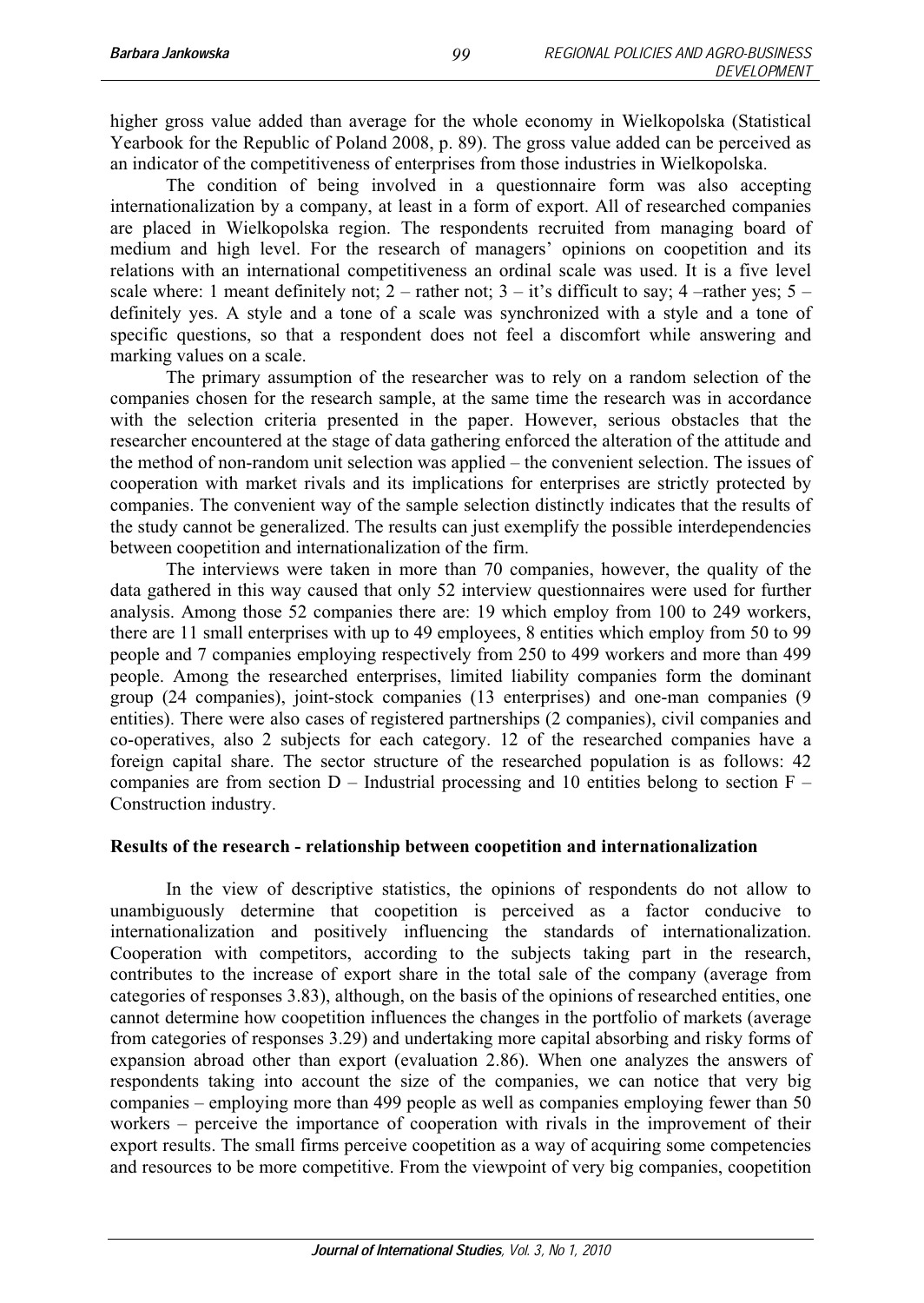is a strategy used to block other competitors – cooperation with smaller and weaker rivals is the strategy to be stronger in the market. The average from the answer category in sections shows that companies from the processing industry (section D) perceive coopetition as a factor contributing to raising the export engagement to a greater degree than the construction companies (section F), and the opinions are that significant because in the research there were 42 companies from section D and only 10 from section F.

*100*

In Chart 1 it is shown that coopetition may influence internationalization in a direct way (arrow 2) as well as in an indirect way – through the competitive position it takes (arrow 3). Trying to recognize if, in case of the researched companies it is really possible to observe the influence, the coefficients of correlation of Spearman ranks, shown in table 3, were measured. The results prove that in case of the researched companies there is no statistically significant relation between the number of coopetitors (NC) and the improvement of the level of company internationalization which was measured by: the increase of export share sales in the total sales of the company (IEXS), the increase in the number of forms of international expansion – the switch to more capital absorbing and risky forms of expansion on foreign markets (IFE), and the increase in the number of foreign markets (IFM). Therefore, it cannot be stated that the increase in the number of coopetitors results in the increase of the level of company internationalization. The number of coopetition forms used (NF) shows statistically significant and positive correlation with the changes in the number of served foreign markets, therefore, the greater number of coopetition forms is positively linked to the increase in the number of served markets. However, the fact in how many fields the company enters coopetition relations (NV) is positively correlated with switching to more risky and capital absorbing forms of internationalization (IFE) and with expansion on new foreign markets (IFM) – the increase in the number of fields included in coopetition is accompanied by positive changes in internationalization valued by the number of forms of expansion and number of foreign markets served by the firm. There is a positive and statistically significant relationship between the increase in international competitiveness of the company identified with competitive position, the increase which is a result of coopetition and the improvement of internationalization. Statistically essential and positive correlation coefficients are observed between the increase in domestic market share (ISD) and foreign market share (ISF), the improvement of sale profitability on the domestic (IPD) and foreign market (IPF) and the increase in export sales share in total sales (IEXS), the number of served foreign markets (IFM) and undertaking of more risky and capital absorbing forms of foreign expansion (IFE).

|            | <b>IEXS</b> | IFE  | <b>IFM</b> |
|------------|-------------|------|------------|
| NC         | $-0.08$     | 0.09 | 0.03       |
| NF         | $-0.01$     | 0.12 | 0.34       |
| N V        | 0.25        | 0.37 | 0.57       |
| <b>ISD</b> | 0.60        | 0.49 | 0.53       |
| <b>IPD</b> | 0.59        | 0.46 | 0.39       |
| <b>ISF</b> | 0.68        | 0.61 | 0.57       |
| <b>IPF</b> | 0.57        | 0.57 | 0.55       |

Source: Author's own study

Coefficients of Spearman ranks show that undoubtedly there is an indirect influence of coopetition on internationalization, thus the improvement in the competitive position is accompanied by the implementation of more capital intensive and more advanced forms of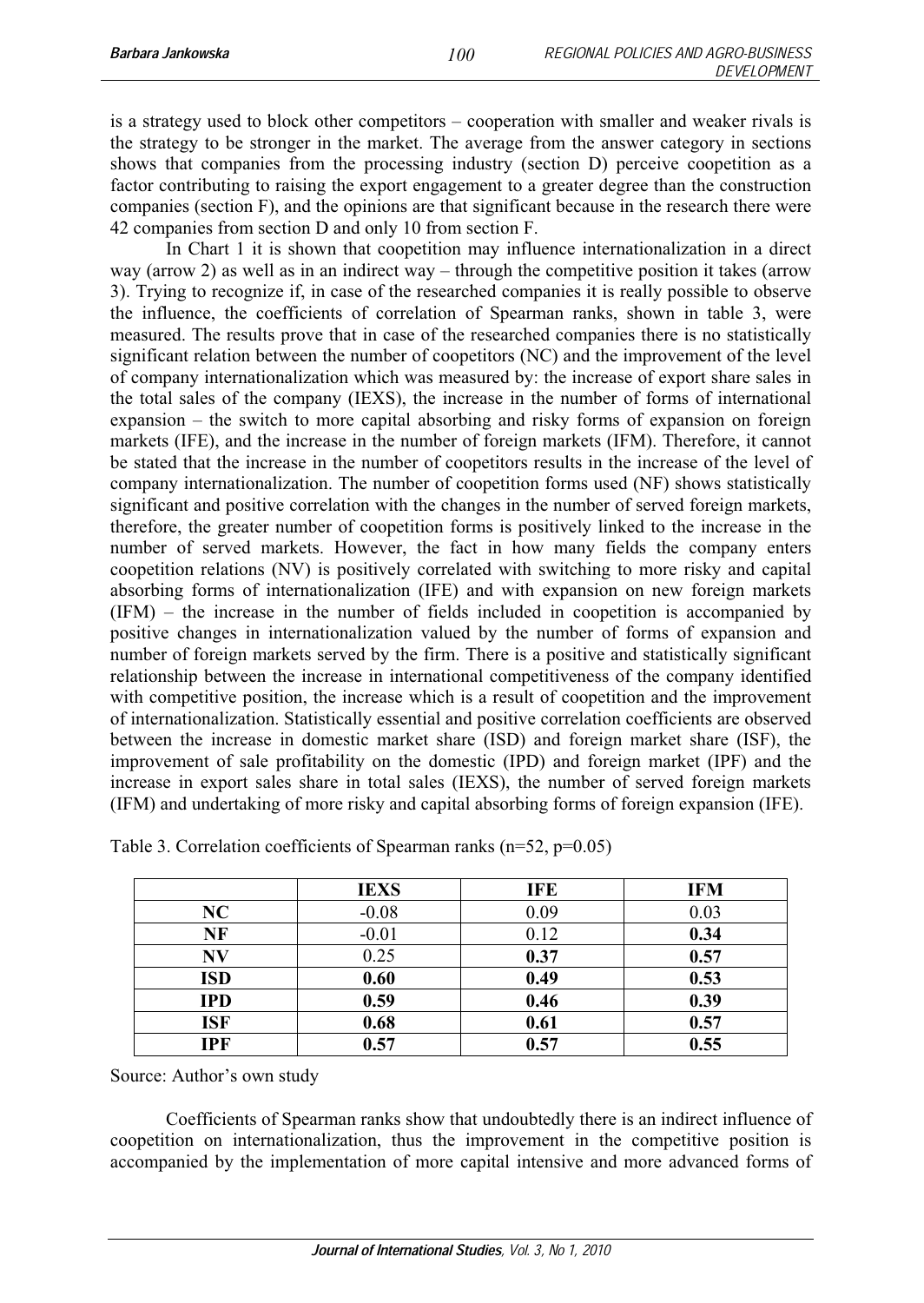foreign expansion. To make the existence of this relationship more credible, it is worth mentioning how the respondents commented on the issue of the changes which coopetition causes as far as their international competitive position is concerned. On average the answers approach level 4, which means, that in the case of the researched entities, coopetition brings about the increase in domestic as well as foreign market share (average answers respectively 3.96 and 3.88), what is more it results in the increase in sales profitability on the domestic as well as foreign markets (average answers respectively 3.79 and 3.71)

*101*

#### **Discussion and conclusions**

The results of the empirical research carried out by the author allow drawing some conclusions. Direct interviews with companies from two sections of European Classification of Activity, operating in Wielkopolska show that the companies are aware that there exist some cooperative relations with rivals and that those relations are of some importance to supports the hypotheses highlighted in the literature that coopetition is a promising direction in research and the manifestation of transformation in modern management practices (Ketchen, Snow, Hoover 2004).

However, it would be unfounded to claim that the greater intensification of coopetition definitely leads to the increase in the level of internationalization of the company. The results of the research show that the number of competitors the company cooperates with is not actually linked to the increase in the level of internationalization of the company. Therefore, we can draw a basic conclusion that not the quantity of such relations is crucial but their quality is what counts. To evaluate the quality of coopetition relations one should apply different measures, such as, the time span of such relations, frequency, value, diversity and the level of complexity of the projects mutually implemented. The number of coopetition forms also appeared to be poorly linked to the improvement of internationalization of the company. The fact if the company functions in a cluster, business network, whether it is a part of strategic alliance or just a short-term agreement matters only in the range of developing of the market portfolio. The greater the number of the forms used the greater the increase in geographical and spatial dimension of internationalization. However, the measure of intensity of coopetition which shows some links to the measures of internationalization of the company appeared to be the number of links in the chain of value creation. The range of cooperation and thus the number of activity areas included in cooperation with rivals in case of the researched entities is linked to the switch to more capital absorbing and risky forms of internationalization and to expansion on new markets. This result seems to support the hypothesis that not the number of competitors you cooperate with is essential, but the quality of that cooperation. The quality can be associated with the diversity and complexity of coopetitive interactions.

The results presented in the paper give a rather positive image of this type of business relations. But the image obtained is still not clear, it is blurred. One should pay particular attention to the importance of coopetition for the innovation activity of the companies which then results in the strength of competitive potential it possesses. The influence of cooperation with competitors on internationalization may also take place through the changes in innovation of the researched companies. The references seem to imply such a hypothesis.<sup>4</sup> The following step in the analysis of the data gathered should concentrate on the attempt to identify the relationship between the intensity of coopetition and the changes in innovation of the company which might be operationalized through the following measures – the number of

<sup>4</sup> Garcia and Atkin (2005) evaluate on this problem focusing on innovations which result in complete changes in daily consumer functioning and disrupt current routines. Similar problem is discussed by Parker (2000, p. 255-260), who argues that cooperation with a rival enables better reaction to customer needs.